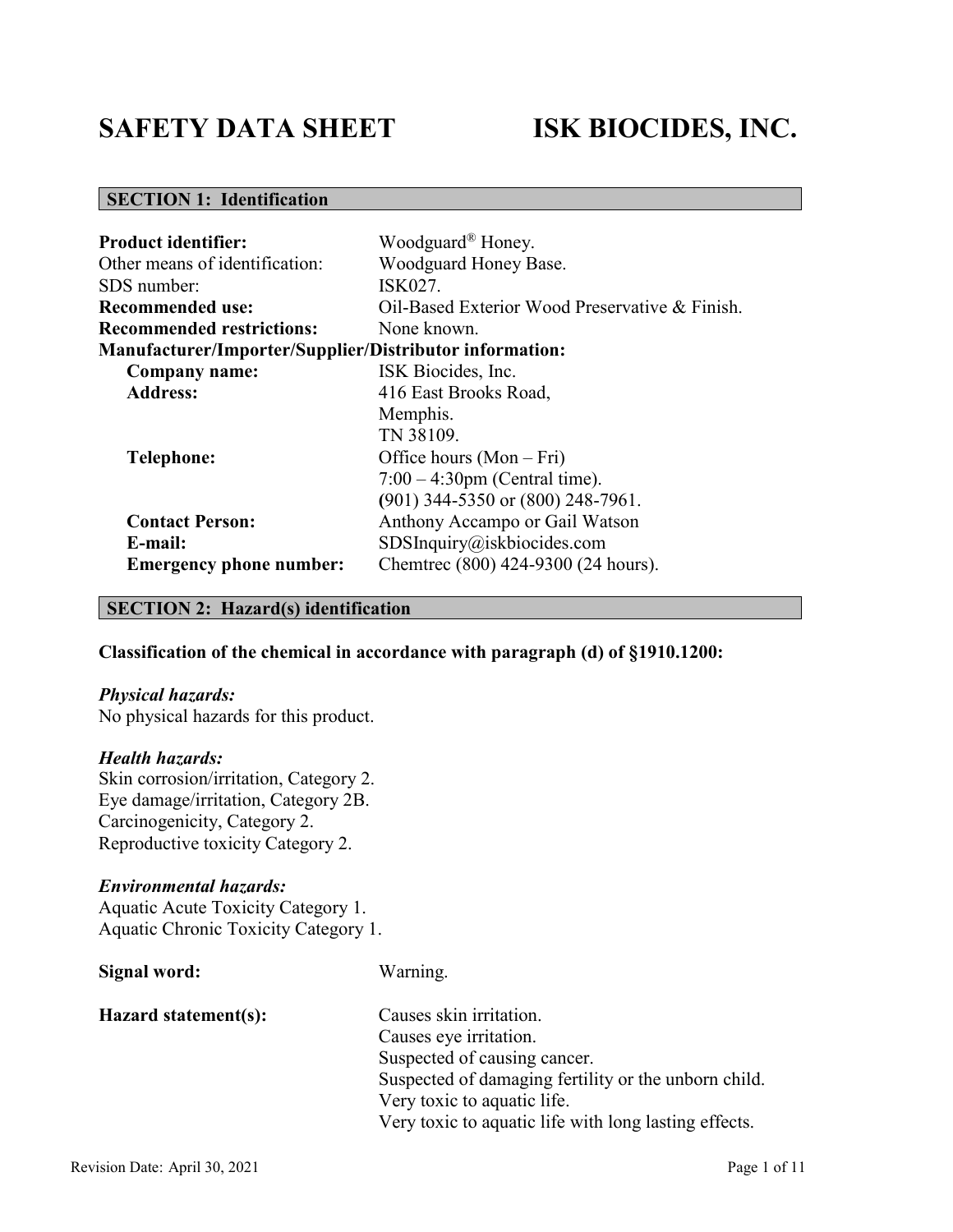Woodguard Honey. SDS#: ISK027.

#### **Hazard symbol(s):**



| <b>Precautionary statement(s):</b>                   |                                                                                                                                                                                                                                                                                                                                                                                                                                                           |
|------------------------------------------------------|-----------------------------------------------------------------------------------------------------------------------------------------------------------------------------------------------------------------------------------------------------------------------------------------------------------------------------------------------------------------------------------------------------------------------------------------------------------|
| <b>Prevention:</b>                                   | Obtain special instructions before use.<br>Do not handle until all safety precautions have been read<br>and understood.<br>Wash hands thoroughly after handling.<br>Avoid release to the environment.<br>Wear protective gloves.                                                                                                                                                                                                                          |
| <b>Response:</b>                                     | IF ON SKIN: Wash with plenty of soap and water.<br>IF IN EYES: Rinse cautiously with water for several<br>minutes. Remove contact lenses if present and easy to do.<br>Continue rinsing.<br>If skin irritation occurs: Get medical advice/attention.<br>If eye irritation persists: Get medical advice/attention.<br>If exposed or concerned: Get medical advice/attention.<br>Take off contaminated clothing and wash before reuse.<br>Collect spillage. |
| Storage:                                             | None.                                                                                                                                                                                                                                                                                                                                                                                                                                                     |
| Disposal:                                            | Dispose of contents/container to an appropriate treatment<br>and disposal facility in accordance with applicable laws<br>and regulations.                                                                                                                                                                                                                                                                                                                 |
| Hazard(s) not otherwise<br><b>Classified (HNOC):</b> | None known.                                                                                                                                                                                                                                                                                                                                                                                                                                               |

#### **Percentage of ingredient(s) of unknown acute toxicity:**

19% of the mixture consists of ingredients of unknown acute toxicity (oral/inhalation). 20% of the mixture consists of ingredients of unknown acute toxicity (dermal).

#### **SECTION 3: Composition/information on ingredients**

#### **Mixture:**

| <b>Chemical name</b>     | Concentration<br>(weight $\%$ ) | CAS#        |
|--------------------------|---------------------------------|-------------|
| Proprietary UV Inhibitor | $< 5\%$                         | Proprietary |
| Copper-8-Quinolinolate   | $<$ 5%                          | 10380-28-6  |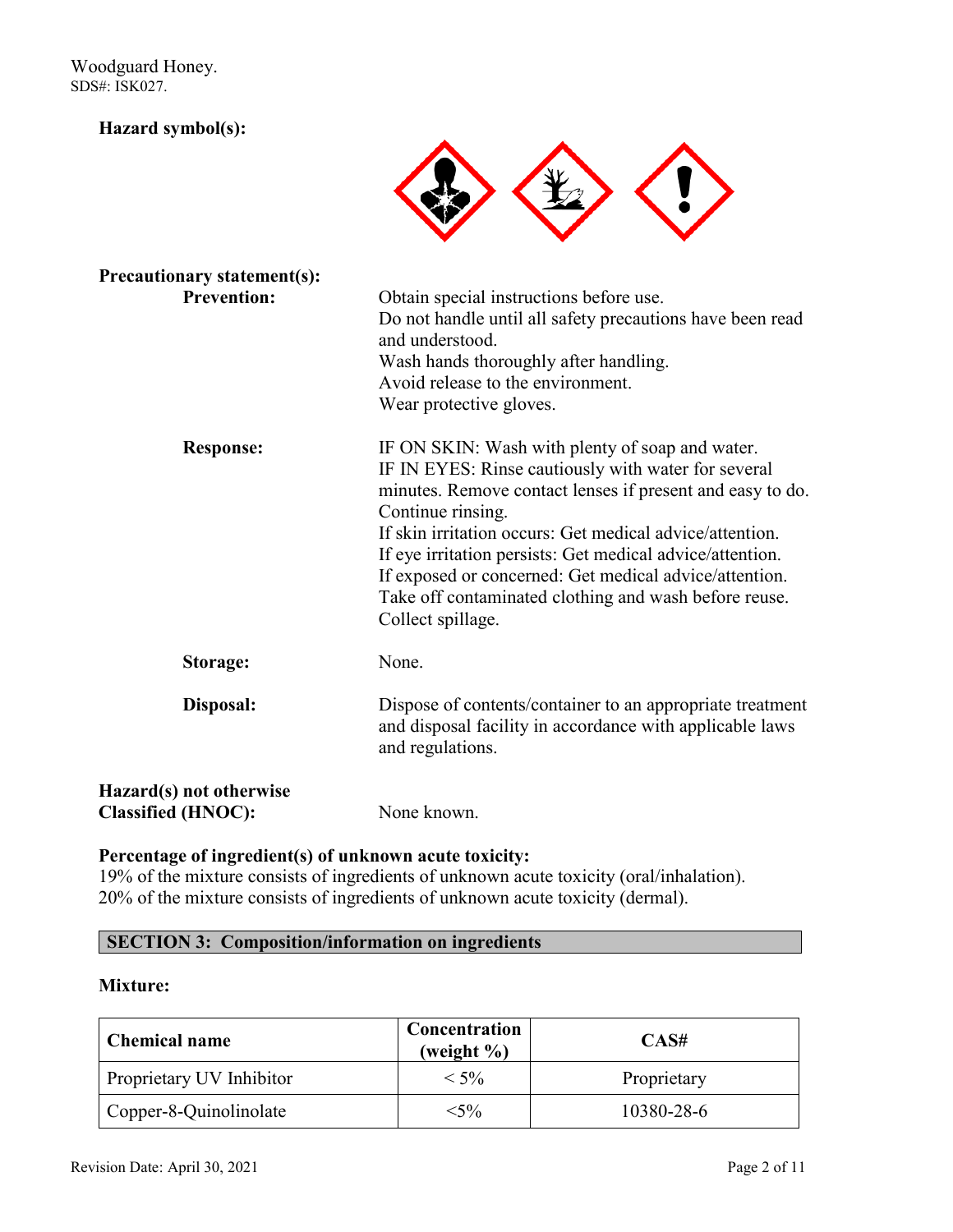| <b>Proprietary Solvent</b> | $10 - 30\%$ | Proprietary |
|----------------------------|-------------|-------------|
| 2-Butanone oxime           | $< 10\%$    | 96-29-7     |

The specific chemical identity and/or exact percentage (concentrate) of composition has been withheld under trade secret rights.

#### **SECTION 4: First-aid Measures**

**Inhalation:** Move person to fresh air. If person is not breathing, call 911 or an ambulance, then give artificial respiration, preferably mouth-to-mouth if possible. Call a poison control center or doctor for further treatment advice.

**Skin contact:** Take off contaminated clothing. Rinse skin immediately with plenty of water for 15 – 20 minutes. Call a poison control center or doctor for treatment advice.

**Eye contact:** Hold eye open and rinse slowly and gently with water for 15 – 20 minutes. Remove contact lenses, if present, after the first 5 minutes, then continue rinsing eye. Call a poison control center or doctor for treatment advice.

**Ingestion:** Immediately call a poison control center or doctor. Do not induce vomiting unless told to do so by a poison control center or doctor. Do not give any liquid to the person. Do not give anything by mouth to an unconscious person.

**Most important symptoms/effects, acute and delayed:** Mildly irritating to eyes. Moderately irritating to skin.

**Indication of immediate medical attention and special treatment needed:** If any symptoms described above are noted, contact a physician and give them this SDS sheet.

#### **SECTION 5: Fire-fighting measures**

**Suitable extinguishing media:** Foam, carbon dioxide, dry chemical. **Unsuitable extinguishing media:** None known.

**Specific hazards arising from the chemical:** *Hazardous combustion products may include:* Carbon monoxide, carbon dioxide.

**Special protective equipment and precautions for fire-fighters:** Wear MSHA/NIOSHapproved, self-contained breathing apparatus and full protective clothing. Cool exposed containers with water.

#### **SECTION 6: Accidental release measures**

#### **Personal precautions, protective equipment and emergency procedures**:

Use personal protective equipment. Ensure adequate ventilation. For personal protection see section 8. This product is toxic to fish. DO NOT apply directly to water, to areas where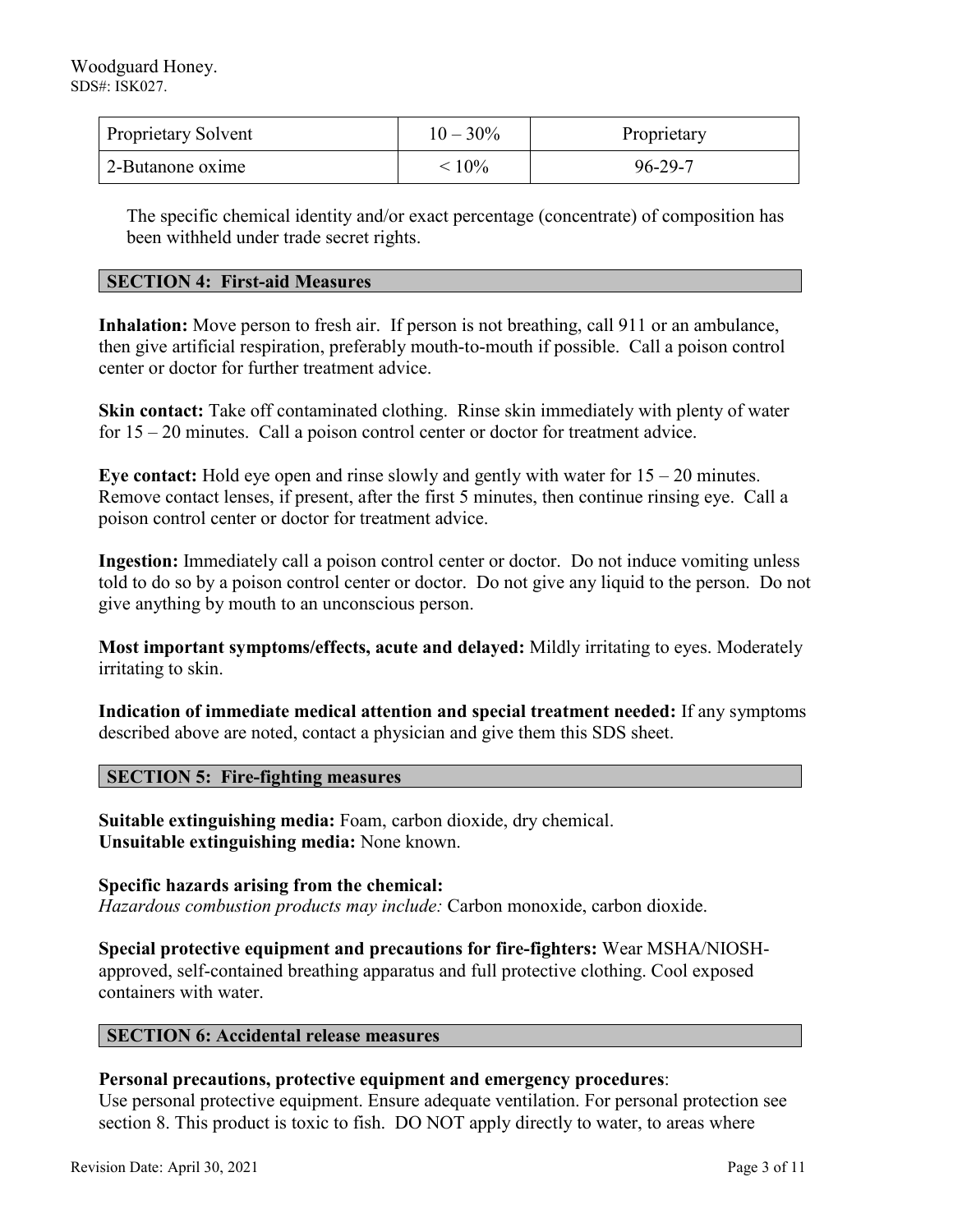Woodguard Honey. SDS#: ISK027.

> surface water is present or to intertidal areas below the mean high water mark. DO NOT contaminate water when disposing of equipment washwaters.

#### **Methods and materials for containment and cleaning up:**

SMALL SPILL: Wear appropriate protective clothing (see Section 8). Recover free liquid. Absorb remainder with sand or clay and place in a waste receptacle.

LARGE SPILL: Wear appropriate protective clothing (see Section 8). Eliminate all ignition sources. Restrict access to contaminated area. Stop spill at source. Dike to prevent spreading. Pump liquid to a recovery vessel. Absorb remainder of material with sand or clay and place in a properly labeled waste receptacle. Follow all local, state, and federal regulations for disposal. Do not contaminate water while cleaning equipment or disposing of wastes. Prohibit contamination of streams, lakes, or other bodies of water.

#### **SECTION 7: Handling and Storage**

**Precautions for safe handling:** Observe good personal hygiene practices. Change protective gloves/clothing when signs of contamination appear. Keep out of reach of children.

**Conditions for safe storage, including any incompatibles:** Store away from food or feed in a secure, well-ventilated area protected from extreme temperatures. Do not transfer to an unmarked container. Keep container closed when not in use. Do not store or use in vicinity of sparks, open flame, or other ignition sources.

#### **SECTION 8: Exposure controls/personal protection**

#### **Control Parameters: Occupational exposure limits:**

| US OSHA HAZARDOUS COMPONENTS (29 CFR 1910.1200):<br><b>Permissible Exposure Limits</b> |                     |                                       |  |
|----------------------------------------------------------------------------------------|---------------------|---------------------------------------|--|
| <b>Substance</b>                                                                       | PEL-TWA<br>(8 hour) | <b>PEL-STEL</b><br>$(15 \text{ min})$ |  |
| Proprietary UV Inhibitor                                                               | $15 \text{ mg/m}^3$ | None available                        |  |
| Copper-8-Quinolinolate                                                                 | None available      | None available                        |  |
| Proprietary Solvent                                                                    | None available      | None available                        |  |
| 2-Butanone oxime                                                                       | None available      | None available                        |  |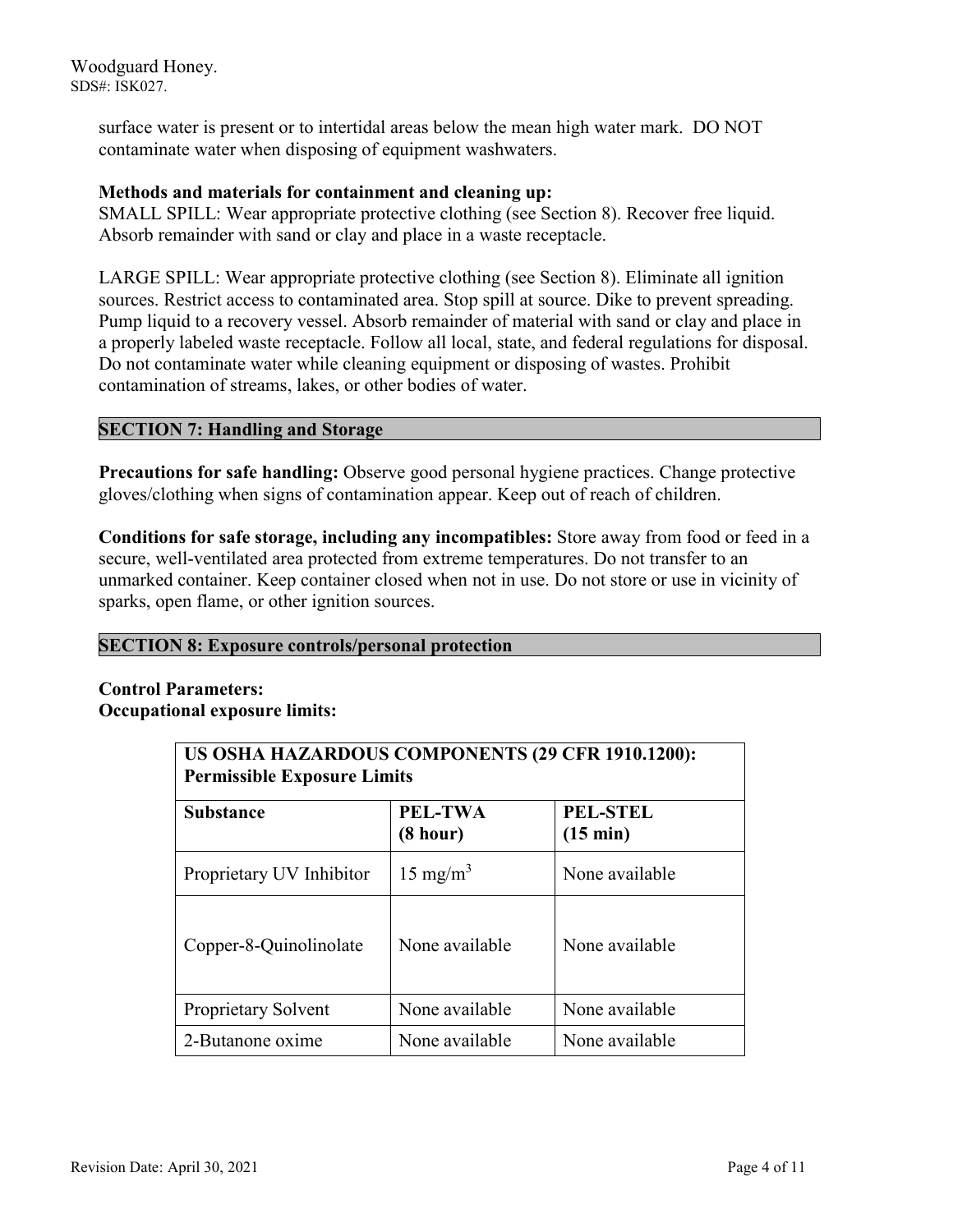| <b>ACGIH Threshold Limit Values</b> |                            |                                       |  |
|-------------------------------------|----------------------------|---------------------------------------|--|
| <b>Substance</b>                    | <b>TLV-TWA</b><br>(8 hour) | <b>TLV-STEL</b><br>$(15 \text{ min})$ |  |
| Proprietary UV Inhibitor            | $10 \text{ mg/m}^3$        | None available                        |  |
| Copper-8-Quinolinolate              | None available             | None available                        |  |
| Proprietary Solvent                 | None available             | None available                        |  |
| 2-Butanone oxime                    | None available             | None available                        |  |

# **Other Exposure Limits:** 2-Butanone oxime – WEEL TWA 10ppm. (USA. Workplace Environmental Exposure Levels).

**Appropriate engineering controls:** Ventilate via mechanical methods (general or local exhaust) to maintain exposure below TLV(s), if applicable. Good industrial hygiene practice dictates that indoor work areas should be isolated and provided with adequate local exhaust ventilation.

#### **Individual protection measures, such as personal protective equipment:**

**Eye/face protection:** Wear chemical splash goggles and/or face shield during mixing and when exposed to mist.

**Skin and Hand protection:** Wear rubber gloves when handling, using, or applying this product. Special precautions should be taken to ensure that material cannot get inside gloves.

**Respiratory protection:** None normally required if good ventilation is maintained. If mist is generated during application process, use a disposable mist respirator.

**Other:** None normally required. Use as necessary to prevent exposure. Wash thoroughly if product is in contact with skin. Wear appropriate clothing.

 **Thermal hazards:** None known.

#### **SECTION 9: Physical and chemical properties**

| Appearance:            |                              |
|------------------------|------------------------------|
| <b>Physical state:</b> | Liquid.                      |
| Form:                  | Light amber brown liquid.    |
| Color:                 | Light amber brown.           |
| Odor:                  | Slight petroleum distillate. |
| <b>Odor threshold:</b> | Not available.               |
| pH:                    | $5.5 - 6.0$ .                |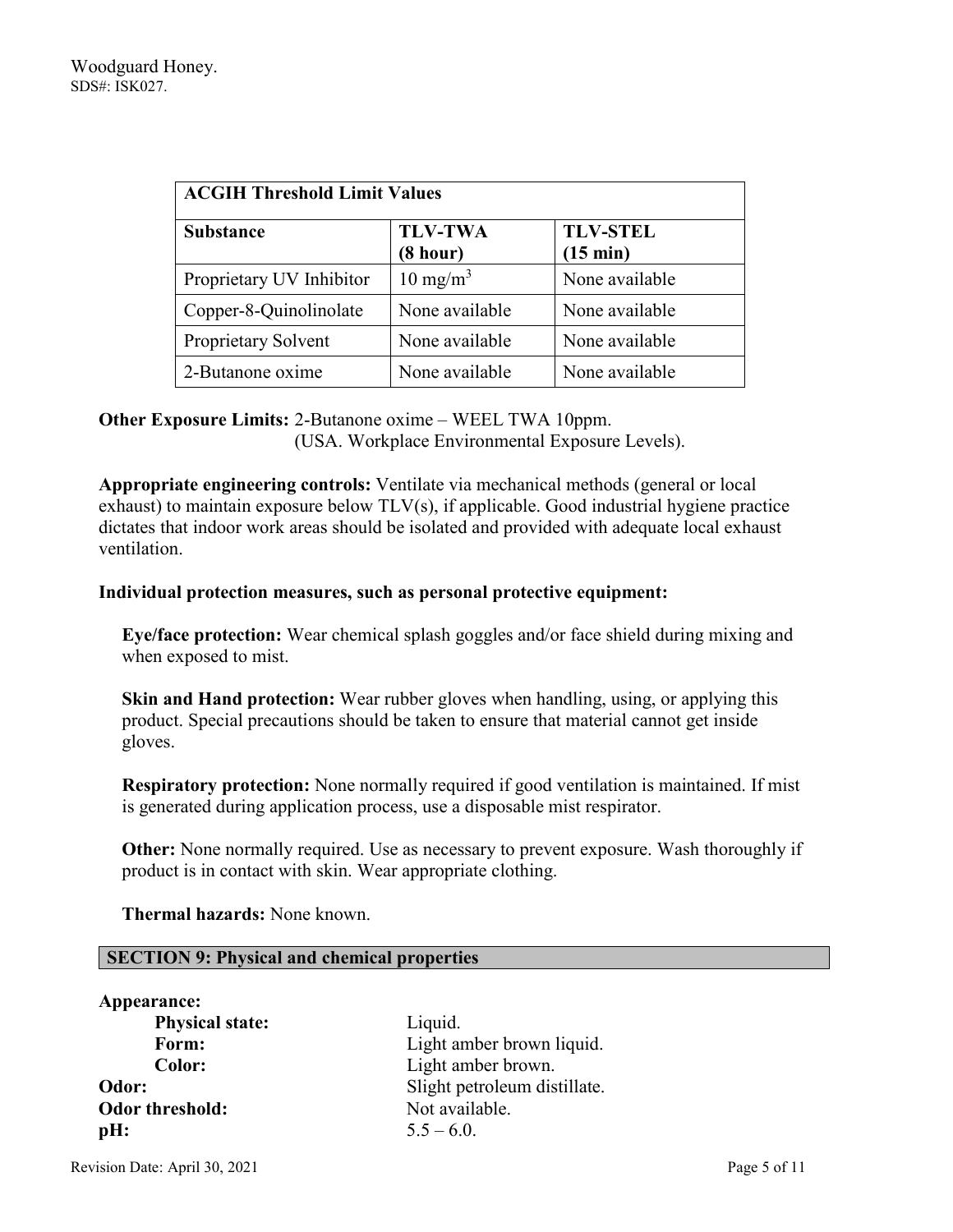| <b>Melting point/freezing point:</b>                    | Not known.                                        |
|---------------------------------------------------------|---------------------------------------------------|
| <b>Initial Boiling point/Boiling Range:</b>             | Not applicable.                                   |
| <b>Flash point:</b>                                     | $>110$ °C.                                        |
| <b>Evaporation rate:</b>                                | $1$ (nBuAC=1).                                    |
| <b>Flammability (solid, gas):</b>                       | Not available.                                    |
| <b>Upper/lower flammability or explosive limits:</b>    |                                                   |
| <b>Flammability limit – lower:</b>                      | Not Determined.                                   |
| <b>Flammability limit – upper:</b>                      | Not Determined.                                   |
| <b>Explosive limit – lower:</b>                         | Not Determined.                                   |
| <b>Explosive limit – upper:</b>                         | Not Determined.                                   |
| Vapor pressure:                                         | $\leq 1$ mm Hg.                                   |
| <b>Vapor density:</b>                                   | $> 1$ (Air=1).                                    |
| <b>Relative density (Specific gravity):</b>             | 0.914.                                            |
| Solubilities (water, other):                            | Negligible.                                       |
| Partition coefficient (n-octanol/water): Not available. |                                                   |
| <b>Auto-ignition temperature:</b>                       | Not known.                                        |
| <b>Decomposition temperature:</b>                       | Not available.                                    |
| <b>Viscosity:</b>                                       | 1 -500 cPs Brookfield #2 $\omega$ 20 rpm at 70°F. |
| <b>Other information:</b>                               |                                                   |
| <b>Bulk density:</b>                                    | 7.61 lbs per gal (weight per gallon cup).         |
| VOC:                                                    | $108 \text{ g/L} - 0.90 \text{ lbs/gal}$          |
|                                                         |                                                   |

#### **SECTION 10: Stability and Reactivity**

**Reactivity:** No data available.

**Chemical stability:** This material is stable under normal handling and storage conditions. **Possibility of hazardous reactions:** Material is not known to polymerize. **Conditions to avoid:** None known. **Incompatible materials:** Strong oxidants agents. **Hazardous decomposition Products:** Carbon monoxide, Carbon dioxide.

#### **SECTION 11: Toxicological information**

#### **Information on likely routes of exposure:**

**Inhalation:** None normally expected.

**Ingestion:** None normally expected.

**Skin:** Skin Irritation: Moderately irritating. Not a skin sensitizer.

**Eye:** Eye Irritation: Mildly irritating.

**Symptoms related to the physical, chemical, and toxicological characteristics:** None known.

**Delayed and immediate effects and chronic effects from short or long-term exposure:** None known.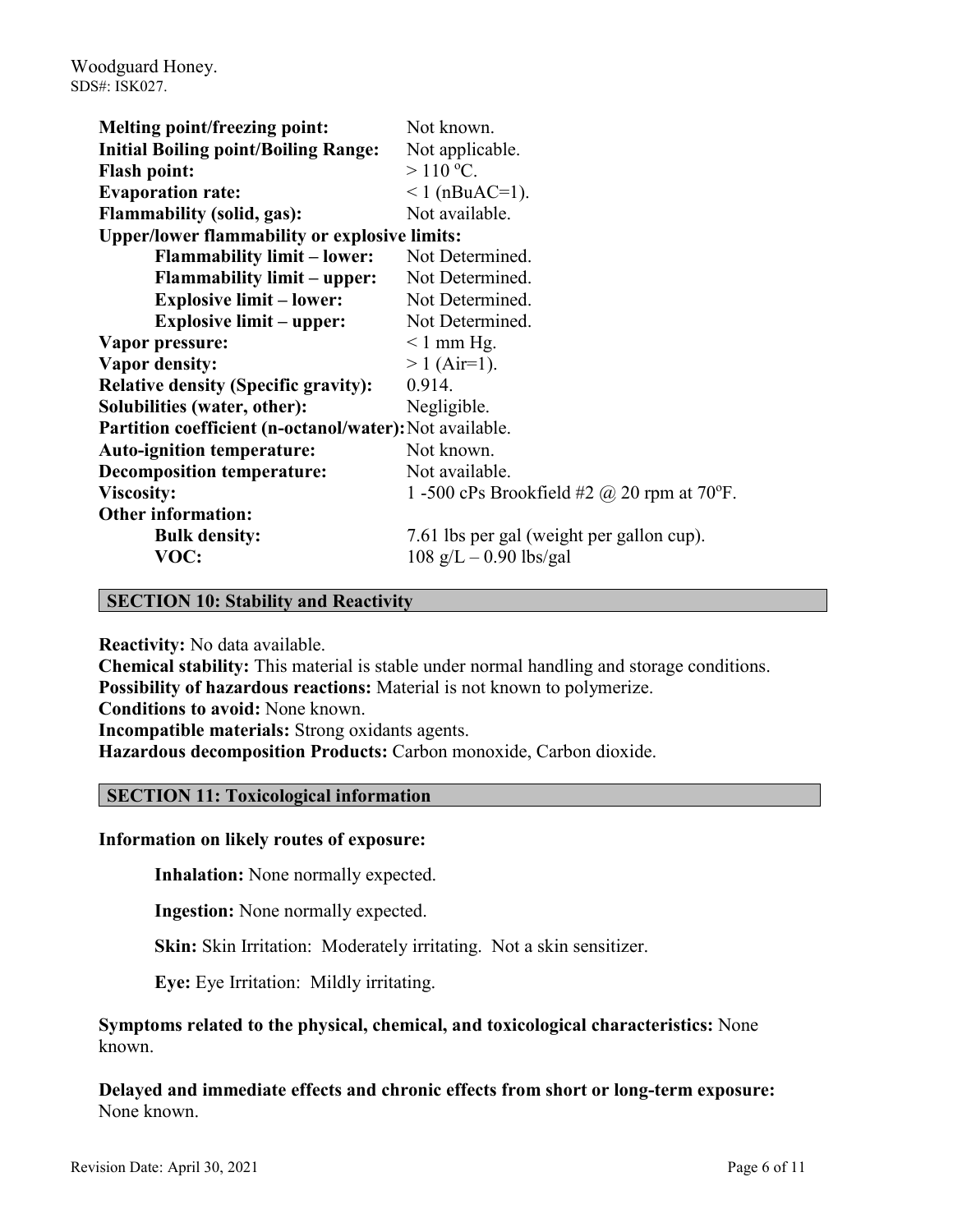#### **Substance Test Type (species) Value** Proprietary UV Inhibitor LD50 Oral (Rat)  $| > 10000$  mg/kg LD50 Dermal (Rabbit)  $| > 10000$  mg/kg LC50 Inhalation, (Rat) None known Copper-8- Quinolinolate  $LD_{50}$  Oral (Rat) 9930 mg/kg  $LD_{50}$  Dermal (Rabbit)  $\vert > 2000$  mg/kg  $LC_{50}$  Inhalation (Rat) 820 mg/m3 Proprietary Solvent  $LD_{50}$  Oral (Rat)  $5660$  mg/kg LD50 Dermal (Rabbit) 2520 mg/kg  $LC_{50}$  Inhalation (Rat) Not available 2-Butanone oxime  $LD_{50}$  Oral (Rat) 2326 mg/kg  $LD_{50}$  Dermal (Rabbit) Not available  $LC_{50}$  Inhalation (Rat)  $> 4.83$  mg/l

#### **Acute toxicity: Ingredient Information:**

# **Product Acute Toxicity Estimates:**

Oral: Rat -  $LD_{50} \rightarrow 5000$  mg/kg. Dermal: Rabbit -  $LD_{50} \rightarrow 2000$  mg/kg. Inhalation: Rat -  $LC_{50}$   $\rightarrow$  2.12 mg/L.

| <b>Skin corrosion/irritation:</b>  | Based upon information available on the known<br>components, the product may cause moderate skin<br>irritation.                                               |
|------------------------------------|---------------------------------------------------------------------------------------------------------------------------------------------------------------|
| Serious eye damage/eye irritation: | Based upon information available on the known<br>components, the product may cause mild eye<br>irritation.                                                    |
| <b>Respiratory sensitization:</b>  | Based upon information available on the known<br>components, the product is not anticipated to cause<br>respiratory sensitization.                            |
| <b>Skin sensitization:</b>         | Based upon information available on the known<br>components, the product is not anticipated to cause<br>skin sensitization.                                   |
| Germ cell mutagenicity:            | Based upon information available on the known<br>components, the product is not anticipated to be a<br>mutagen.                                               |
| Carcinogenicity:                   | Based upon information available on the known<br>components, the product contains a component that is<br>suspected to be carcinogenic when present as a dust. |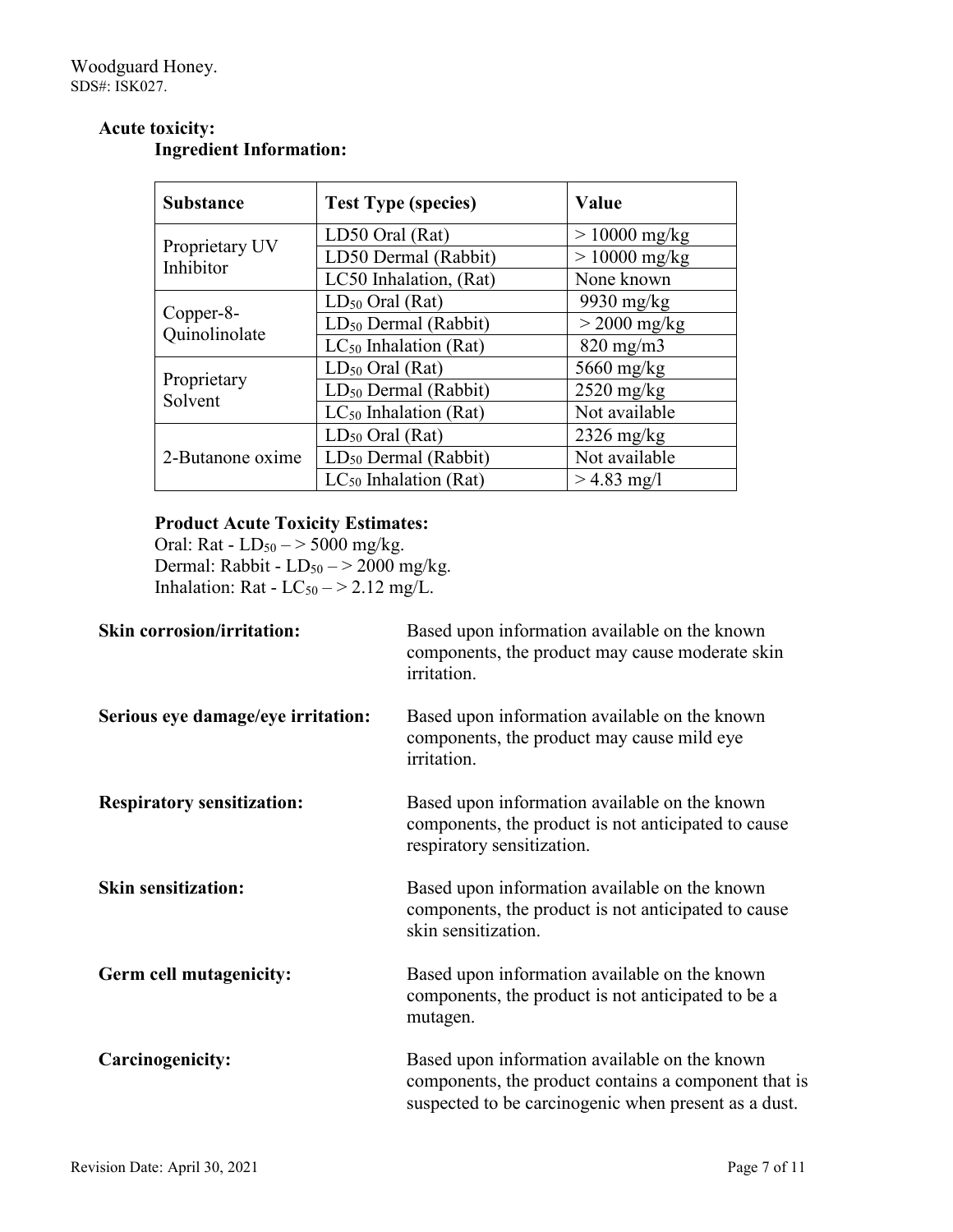| <b>Reproductive toxicity:</b>                              | Based upon information available on the known<br>components, the product contains a component that is<br>suspected of damaging fertility or the unborn child.                   |
|------------------------------------------------------------|---------------------------------------------------------------------------------------------------------------------------------------------------------------------------------|
| Specific target organ toxicity-<br><b>Single exposure:</b> | Based upon information available on the known<br>components, the product is not anticipated to cause<br>specific target organ toxicity after a single exposure.                 |
| Specific target organ toxicity-<br><b>Repeat exposure:</b> | Based upon information available on the known<br>components, the product is not anticipated to cause<br>specific target organ toxicity after repeated or<br>prolonged exposure. |
| <b>Aspiration hazard:</b>                                  | Based upon information available on the known<br>components, the product is not anticipated to be an<br>aspiration hazard.                                                      |
| <b>Further information:</b>                                | Not available.                                                                                                                                                                  |

# **SECTION 12: Ecological information**

# **Ecotoxicity**

**Product data:** No data available.

# **Ingredient Information:**

| <b>Substance</b>            | <b>Test Type</b>                                    | <b>Species</b> | Value                 |
|-----------------------------|-----------------------------------------------------|----------------|-----------------------|
|                             | $LC_{50}$ other fish                                | Fish           | $> 1000$ mg/l $- 96h$ |
| Proprietary UV<br>Inhibitor | $EC_{50}$ Daphnia magna<br>Water flea)              | Invertebrate   | $> 1000$ mg/l $- 48h$ |
|                             | $LC_{50}$                                           | Algae          | None available        |
| Copper-8-<br>Quinolinolate  | $LC_{50}$ Oncorhynchus<br>mykiss (rainbow<br>trout) | Fish           | $140$ ug/L $-48h$     |
|                             | $EC_{50}$ Daphnia magna<br>Water flea)              | Invertebrate   | 163 ppb $-48h$        |
|                             | $LC_{50}$                                           | Algae          | Not available         |
| Proprietary Solvent         | $LC_{50}$ Oncorhynchus<br>mykiss (rainbow<br>trout) | Fish           | $> 0.1$ mg/l          |
|                             | $EC_{50}$                                           | Invertebrate   | Not available         |
|                             | $EC_{50}$ Bacteria                                  | Bacteria       | $> 1$ mg/l (3hr)      |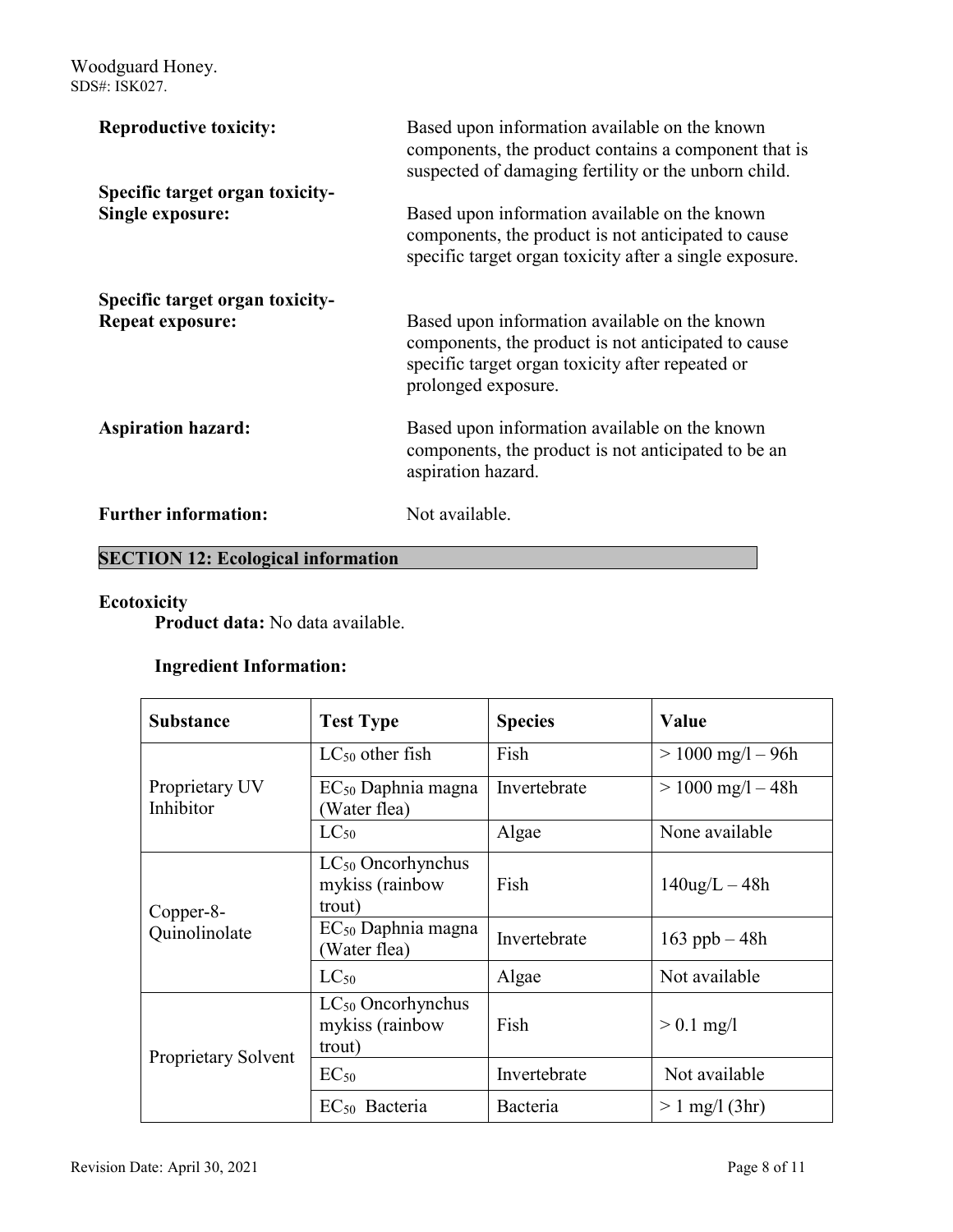| 2-Butanone oxime | $LC_{50}$ Oryzias latipes<br>(Japanese rice fish)             | Fish         | $> 100$ mg/l - 96h        |
|------------------|---------------------------------------------------------------|--------------|---------------------------|
|                  | $EC_{50}$ Daphnia magna<br>(Water flea)                       | Invertebrate | $201 \text{ mg}/1 - 48h$  |
|                  | $EC_{50}$ Scenedesmus<br>capricornutum (fresh<br>water algae) | Algae        | $11.8 \text{ mg}/1 - 72h$ |

| <b>Persistence and degradability:</b> | Not available.                 |
|---------------------------------------|--------------------------------|
| <b>Bioaccumulative potential:</b>     | Not available.                 |
| <b>Mobility in soil:</b>              | Not available.                 |
| <b>Mobility in general:</b>           | Not available.                 |
| Other adverse effects:                | This product is toxic to fish. |

#### **SECTION 13: Disposal considerations**

#### **Disposal instructions:**

Dispose of contents/container to an appropriate treatment and disposal facility in accordance with applicable laws and regulations.

#### **SECTION 14: Transport Information**

**DOT:** Not regulated. **IATA:** Not regulated. **IMDG:** Not regulated.

**Special precautions during transport:** Not available.

**Bill of lading classification:** Preservatives, wood, n.o.i. NMFC 161490 sub 2

#### **SECTION 15: Regulatory Information**

#### **USA:**

**FIFRA: Pesticide Registration:** 

This chemical is a pesticide product registered by the Environmental Protection Agency and is subject to certain labeling requirements under federal pesticide law. These requirements differ from the classification criteria and hazard information required for safety data sheets, and for workplace labels of non-pesticide chemicals. Following is the hazard information as required on the pesticide label:

CAUTION Harmful if swallowed. This pesticide is toxic to fish.

**United States Federal Regulations:** SDS complies with the OSHA, 29 CFR 1910.1200.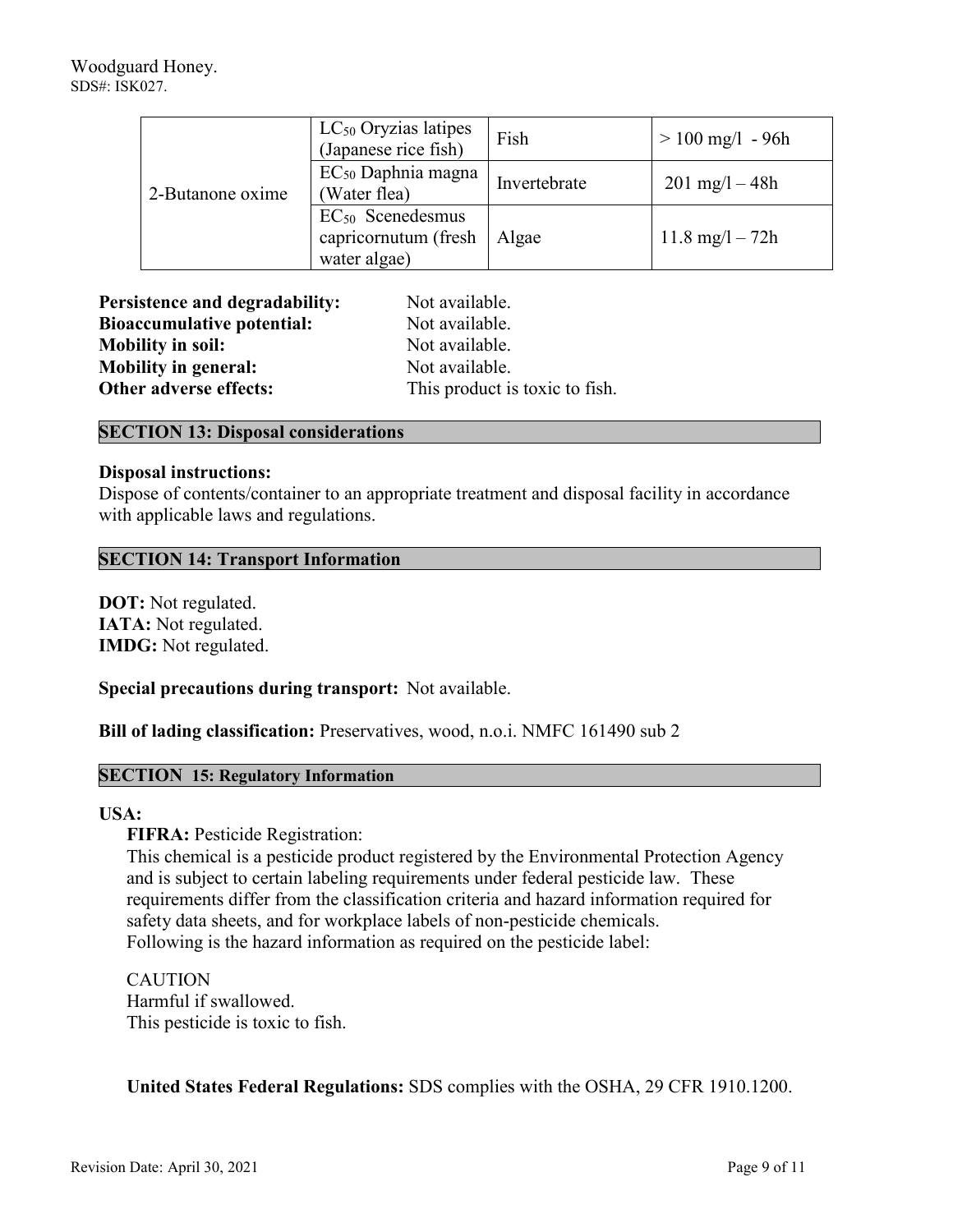**SARA Superfund and Reauthorization Act of 1986 Title III sections 302, 311,312 and 313:** The following components are subject to reporting levels established by SARA Title III, Section 302: None.

**CERCLA/Superfund, 40 CFR 117, 302:** Not listed.

| <b>CHEMICAL</b>             | <b>C.A.S. Number</b> | Weight %    | <b>Section 311/312</b>                            |
|-----------------------------|----------------------|-------------|---------------------------------------------------|
| Proprietary UV<br>Inhibitor | Proprietary          | $< 5\%$     | Chronic Health<br>Hazard.                         |
| Copper-8-<br>Quinolinolate  | 10380-28-6           | $< 5\%$     | Fire Hazard.                                      |
| Proprietary Solvent         | Proprietary          | $10 - 30\%$ | Acute health hazard,<br>Chronic health<br>hazard. |
| 2-Butanone oxime            | $96 - 29 - 7$        | $< 10\%$    | Fire Hazard, Acute<br>Health Hazard               |

**Section 313 – List of Toxic Chemicals (40CFC 372):** This product contains the following components (at level of 1% or greater) found on the 313 list of Toxic Chemicals. None.

**Toxic Substance Control Act (TSCA):** All substances are TSCA listed.

**Federal Water Pollution Control Act, Clean Water Act, 40 CFR 401.15 (formerly section 307) 40 CFR 116 (formerly section 311):** This product does not contain listed chemicals.

#### **STATE REGULATIONS:**

This SDS contains specific health and safety data is applicable for state requirements. For details on your regulatory requirements you should contact the appropriate agency in your state.

**California Proposition 65:** WARNING: This product also contains a chemical known to the State of California to cause cancer: Titanium dioxide (airborne, unbound particles of respirable size).

**New Jersey Right to Know:** The following components are listed on the New Jersey Right to Know list: Copper 8-Quinolinolate (listed under copper compounds), Titanium dioxide (airborne, unbound particles of respirable size).

**Pennsylvania Right to Know:** The following components are listed on the Pennsylvania Right to Know list: Titanium dioxide (airborne, unbound particles of respirable size).